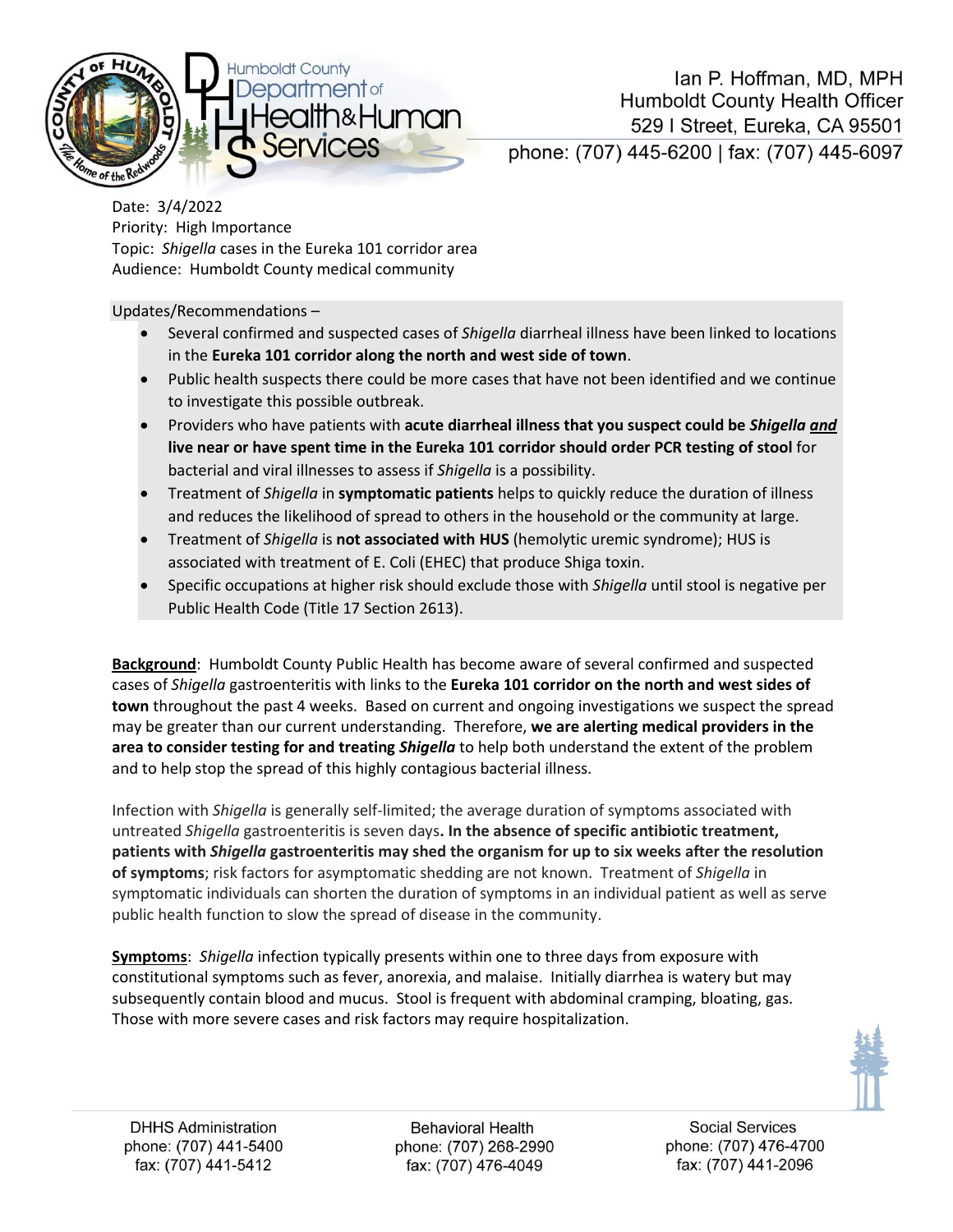**Diagnosis**: PCR diagnostic screening on stool samples can generally return quick and accurate results to identify which bacteria or virus is causing the diarrheal illness and will often reflex to culture and antibiotic sensitivities depending on the lab. Lack of access to lab orders for culture and sensitives should not be a barrier to ordering PCR stool testing. **See attached diagnoses codes to aid in ordering stool tests.**

**Treatment**: While culture with antibiotic sensitives is the best predictor for treatment success, treatment can be initiated without culture and sensitivities based on PCR results or presumptively in high-risk patients. Based on the strain we are seeing in Eureka and based on broader studies of *Shigella* the current best choices for treatment locally are

- Azithromycin 500mg oral daily for 3 days.
- Ciprofloxacin 500 mg oral twice daily for 3 days (consider renal dosing).
- Ciprofloxacin 750 mg oral once daily for 3 days (consider renal dosing).

Symptoms should typically start to resolve within 1-2 days of initiating antibiotic treatment. If symptoms are not improving or are worsening despite three days of antibiotic treatment then further evaluation is warranted, especially if treatment was done presumptively without lab confirmation. Treatment failure could mean antibiotic resistance, or another organism is present. **Empiric treatment in high-risk individuals (homeless, known contact to confirmed case, severe illness) should be considered**. Otherwise, treatment should be guided by stool diagnostics mentioned above.

**Counseling**: Patients diagnosed with *Shigella* infection should be advised on measures to prevent transmitting infection to others**. If antibiotics are not prescribed, the patient should be advised to employ diligent hand hygiene (washing hands with soap and water for at least 20 seconds), to avoid sex until two weeks after the resolution of diarrhea and practice safe sex for several additional weeks, to avoid public swimming facilities, and to avoid preparing food for others.** These precautions should be continued for several weeks after diarrheal symptoms have improved because of the possibility of asymptomatic bacterial shedding. If antibiotics are prescribed, the patient should be advised to follow these same precautions for 48 hours of antibiotic therapy, after which time stool cultures are typically negative.

**Title 17 Section 2613 of Public Health Code specifies that foodhandlers and persons involved in direct care of children, the elderly, or patients in hospitals or other institutional settings shall be excluded until two stool specimens, taken at least 24 hours apart, beginning at least 48 hours after cessation of specific therapy, are negative for** *Shigella***.** Conversion to negative stool cultures generally occurs after 48 hours of antibiotic therapy. Please call 707-268-2182 with questions.

Best regards,

Ian Hoffman, MD, MPH 529 I Street Eureka, CA 95501